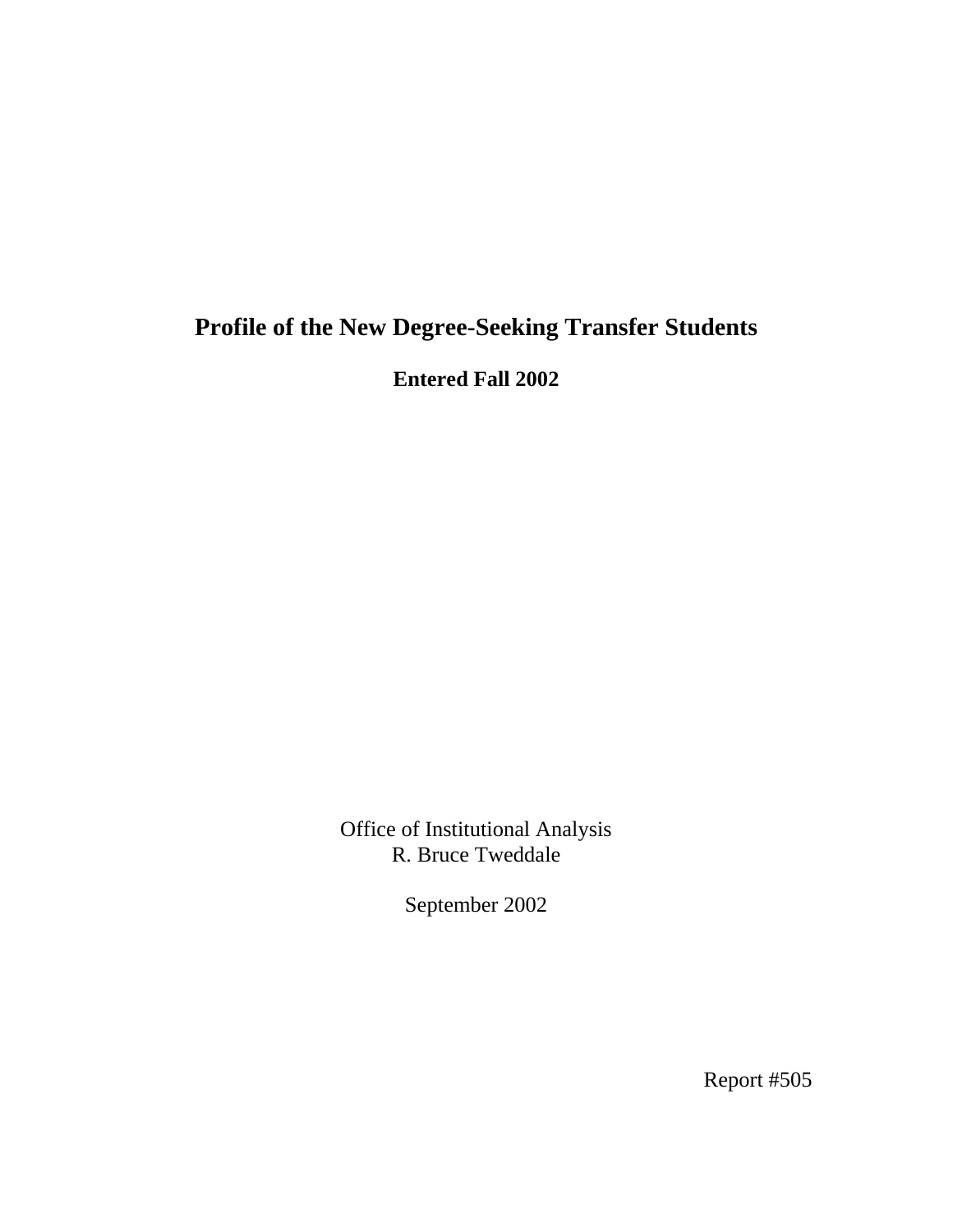A total of 1,388 students entered Grand Valley State University during Fall 2002 as new degree-seeking transfer students. This report delineates some of the characteristics of this group of students. The tables are divided into the following groups of students.

- 1. 2yr tran students transferring from 2-year institutions
- 2. 4yr tran students transferring from 4-year institutions

| <b>College</b>                        | <b>Number</b> |
|---------------------------------------|---------------|
| <b>Grand Rapids Community College</b> | 358           |
| <b>Muskegon Community College</b>     | 140           |
| Northwestern Michigan Community       | 59            |
| College                               |               |
| <b>West Shore Community College</b>   | 41            |
| <b>Lansing Community College</b>      | 31            |
| Kalamazoo Valley Community            | 27            |
| College                               |               |
| <b>Kellogg Community College</b>      | 21            |
| <b>Jackson Community College</b>      | 18            |
|                                       |               |
| all others                            |               |

#### *College from which the Students Transferred (2yr Transfers)*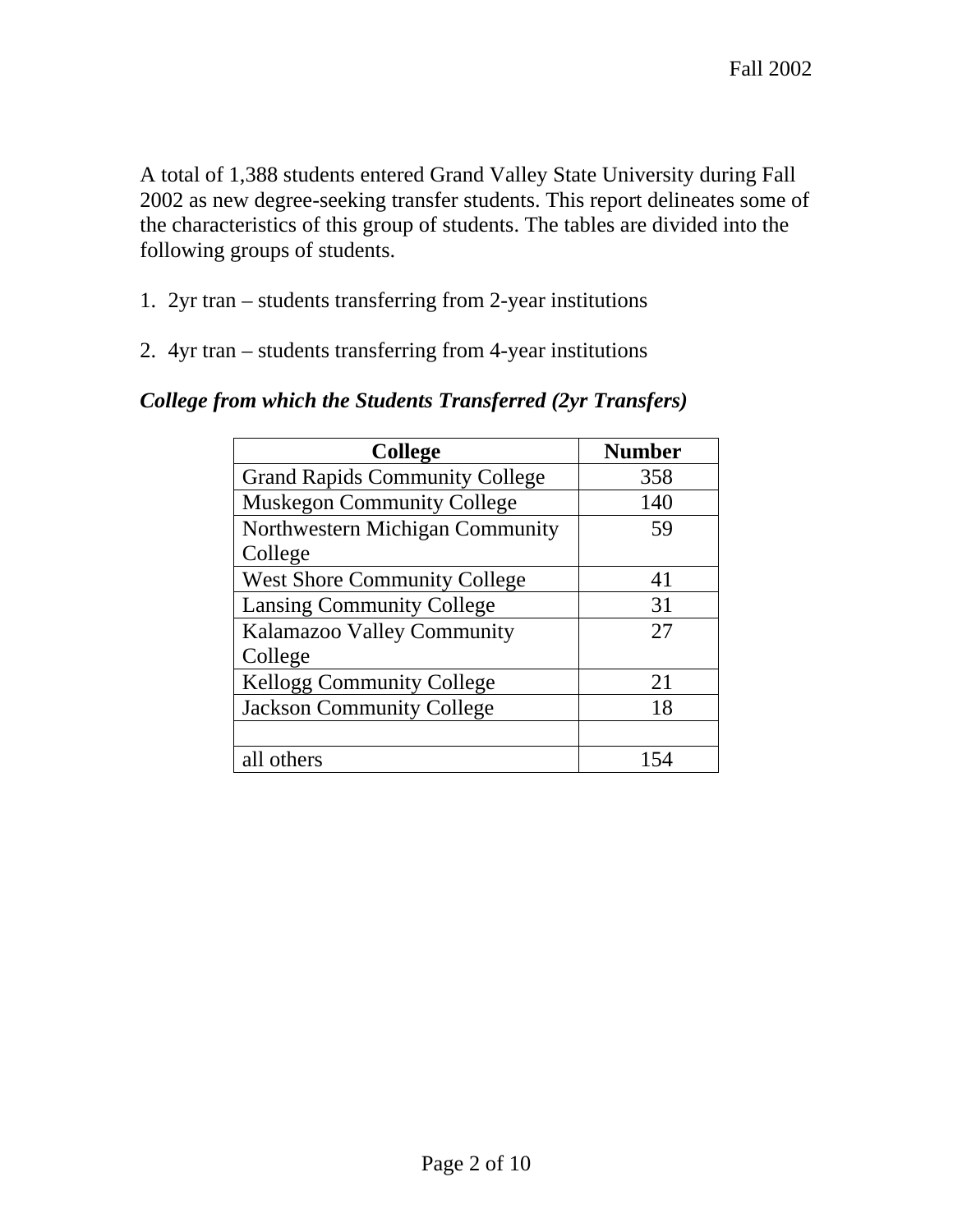| <b>College</b>                     | <b>Number</b> |
|------------------------------------|---------------|
| <b>Central Michigan University</b> | 48            |
| <b>Western Michigan University</b> | 43            |
| Michigan State University          | 40            |
| Ferris State University            | 27            |
| <b>Calvin College</b>              | 26            |
| Davenport University               | 25            |
| <b>Aquinas College</b>             | 21            |
| <b>Cornerstone University</b>      | 17            |
| Hope College                       | 16            |
|                                    |               |
| all others                         | 276           |

## *College from which the Students Transferred (4yr Transfers)*

*Sex* 

| sex    | 2yr tran | 4yr tran | total |
|--------|----------|----------|-------|
| female | 505      | 334      | 839   |
| male   | 344      | 205      | 549   |
| total  | 849      | 539      |       |

## *Ethnic Background*

| <b>Ethnic Background</b> | 2yr tran | 4yr tran | total |
|--------------------------|----------|----------|-------|
| Asian                    | 18       |          | 24    |
| Black, not Hispanic      | 33       | 23       | 56    |
| Hispanic                 | 29       |          | 35    |
| American                 | 2        |          |       |
| Indian/Alaskan           |          |          |       |
| <b>Native</b>            |          |          |       |
| White, not of            | 747      | 468      | 1,215 |
| Hispanic origin          |          |          |       |
|                          |          |          |       |
| not indicated            | 20       | 36       | 56    |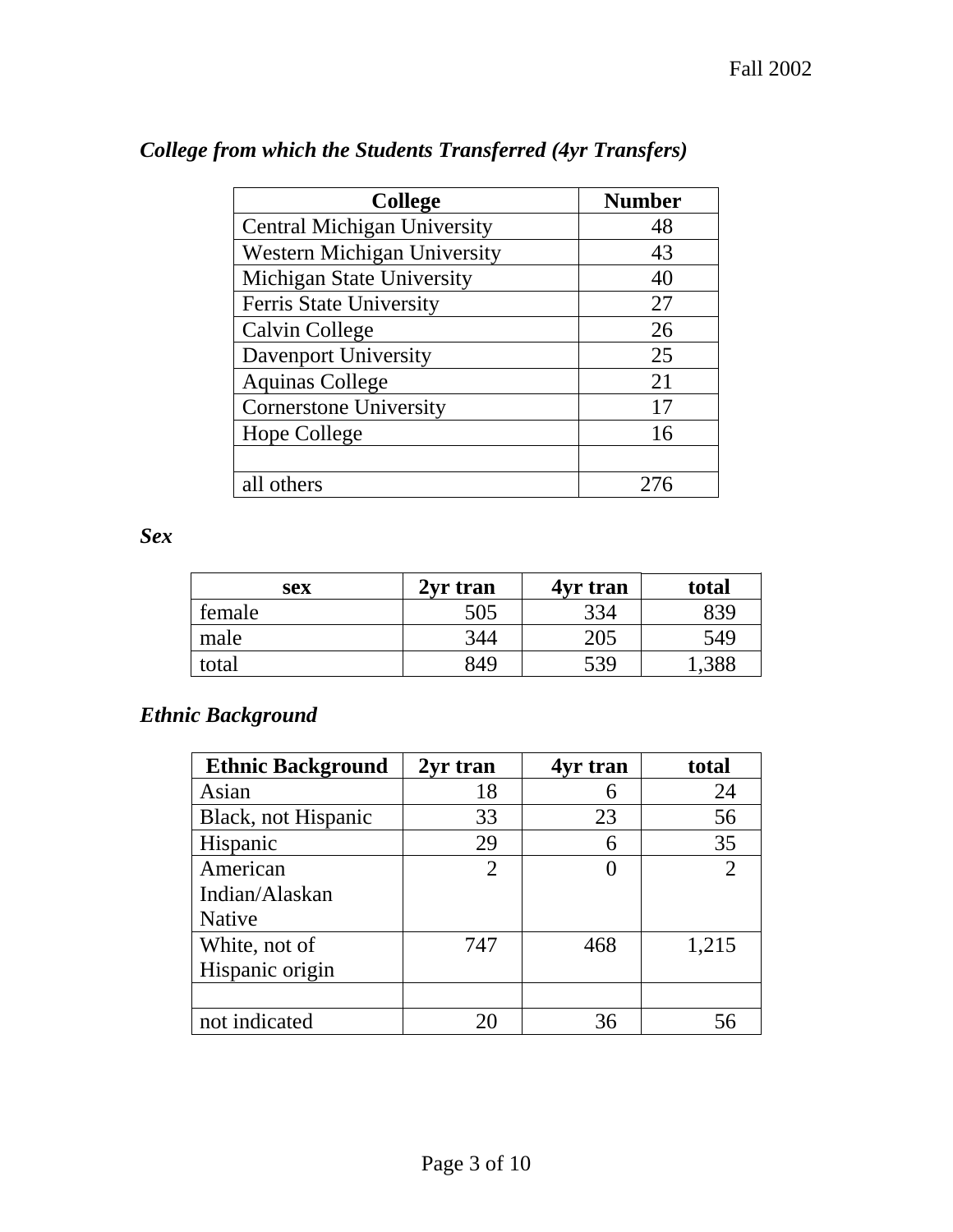## *Status*

| <b>Status</b> | 2yr tran | 4yr tran | total |
|---------------|----------|----------|-------|
| full-time     | 716      | 438      | 1,154 |
| part-time     | 133      | 101      | 234   |

## *Major*

| <b>Major</b>                 | 2yr tran         | 4yr tran       | total          |
|------------------------------|------------------|----------------|----------------|
| accounting                   | 12               | $\overline{2}$ | 14             |
| advertising/public relations | 9                | 6              | 15             |
| anthropology                 | $\overline{3}$   | 3              | 6              |
| art & design                 | 15               | $\overline{4}$ | 19             |
| behavioral science           | $\overline{3}$   | $\overline{0}$ | 3              |
| biology                      | $\overline{31}$  | 12             | 43             |
| biomedical science           | 17               | $\overline{7}$ | 24             |
| biopsychology                | $\overline{0}$   | $\overline{0}$ | $\overline{0}$ |
| broadcasting                 | $\overline{0}$   | $\overline{3}$ | $\overline{3}$ |
| business economics           | $\overline{0}$   | $\overline{0}$ | $\overline{0}$ |
| business, general            | 5                | $\mathbf 1$    | 6              |
| chemistry                    | 6                | $\mathbf{1}$   | $\overline{7}$ |
| classics                     | $\overline{0}$   | $\mathbf{1}$   | $\overline{1}$ |
| communications               | 16               | 6              | 22             |
| computer science             | $\overline{0}$   | $\overline{0}$ | $\overline{0}$ |
| criminal justice             | 26               | 15             | 41             |
| earth science                | 1                | $\overline{0}$ | 1              |
| economics                    | $\overline{0}$   | $\overline{0}$ | $\overline{0}$ |
| engineering                  | $\overline{0}$   | $\overline{0}$ | $\overline{0}$ |
| English                      | 71               | 23             | 94             |
| film & video                 | 10               | $\overline{5}$ | 15             |
| finance                      | $\overline{2}$   | $\overline{0}$ | $\overline{2}$ |
| geography                    | $\overline{4}$   | $\overline{0}$ | $\overline{4}$ |
| geology                      | $\overline{0}$   | $\overline{0}$ | $\overline{0}$ |
| German                       | $\boldsymbol{0}$ | $\mathbf{1}$   | $\mathbf{1}$   |
| group science                | 12               | $\overline{3}$ | 15             |
| group social science         | 25               | 12             | 37             |
| health communications        | $\overline{0}$   | $\overline{2}$ | $\overline{2}$ |
| health science               | 21               | 13             | 34             |
| history                      | 33               | 9              | 42             |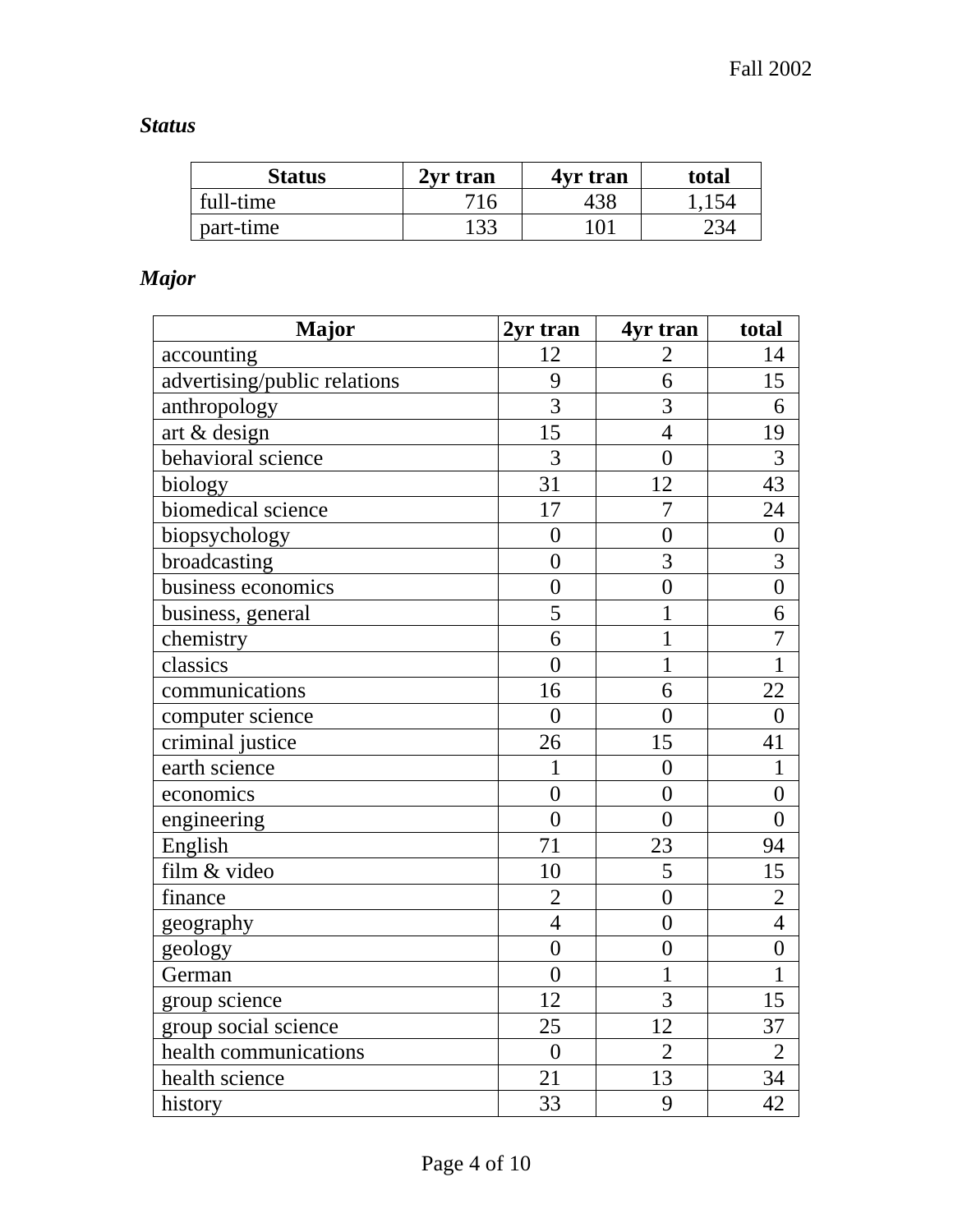| <b>Major</b>                     | 2yr tran         | 4yr tran         | total            |
|----------------------------------|------------------|------------------|------------------|
| hospitality & tourism management | $\overline{4}$   | 7                | 11               |
| information systems              | 1                | $\overline{0}$   | 1                |
| international business           | $\overline{4}$   | $\overline{0}$   | 4                |
| international relations          | 6                | 3                | 9                |
| journalism                       | $\overline{4}$   | $\overline{0}$   | 4                |
| legal studies                    | $\overline{4}$   | 3                | 7                |
| liberal studies                  | 3                | $\overline{0}$   | 3                |
| management                       | 6                | $\overline{4}$   | 10               |
| marketing                        | 6                | $\overline{2}$   | 8                |
| mathematics                      | 22               | 13               | 35               |
| music                            | 3                | 1                | 4                |
| natural resource management      | 5                | $\mathbf 1$      | 6                |
| nursing                          | 24               | 45               | 69               |
| occupational safety              | $\boldsymbol{0}$ | $\overline{0}$   | $\overline{0}$   |
| philosophy                       | 3                | $\overline{0}$   | 3                |
| photography                      | $\overline{3}$   | $\overline{2}$   | $\overline{5}$   |
| physical education               | 22               | 5                | 27               |
| physics                          | $\mathbf{1}$     | $\overline{0}$   | 1                |
| political science                | $\overline{7}$   | 3                | 10               |
| pre-business                     | 63               | 40               | 103              |
| pre-computer science             | 31               | 7                | 38               |
| pre-economics                    | $\overline{0}$   | $\overline{0}$   | $\theta$         |
| pre-engineering                  | 31               | 14               | 45               |
| pre-health                       | $\boldsymbol{0}$ | $\boldsymbol{0}$ | $\overline{0}$   |
| pre-information systems          | $\overline{7}$   | 1                | 8                |
| pre-nursing rn                   | $\overline{0}$   | $\overline{0}$   | $\boldsymbol{0}$ |
| pre-nursing                      | $\boldsymbol{0}$ | 0                | $\overline{0}$   |
| pre-physical therapy             | 1                | 1                | $\overline{2}$   |
| psychology                       | 35               | 15               | 50               |
| public administration            | 3                | 3                | 6                |
| social work                      | 17               | 10               | 27               |
| sociology                        | $\overline{2}$   | $\overline{2}$   | $\overline{4}$   |
| Spanish                          | $\overline{7}$   | $\overline{4}$   | 11               |
| special education psychology     | 19               | 13               | 32               |
| theatre                          | $\overline{2}$   | 0                | 2                |
| therapeutic recreation           | $\overline{0}$   |                  | 1                |
| writing                          | $\overline{2}$   | 3                | 5                |
| undeclared                       | 199              | 207              | 406              |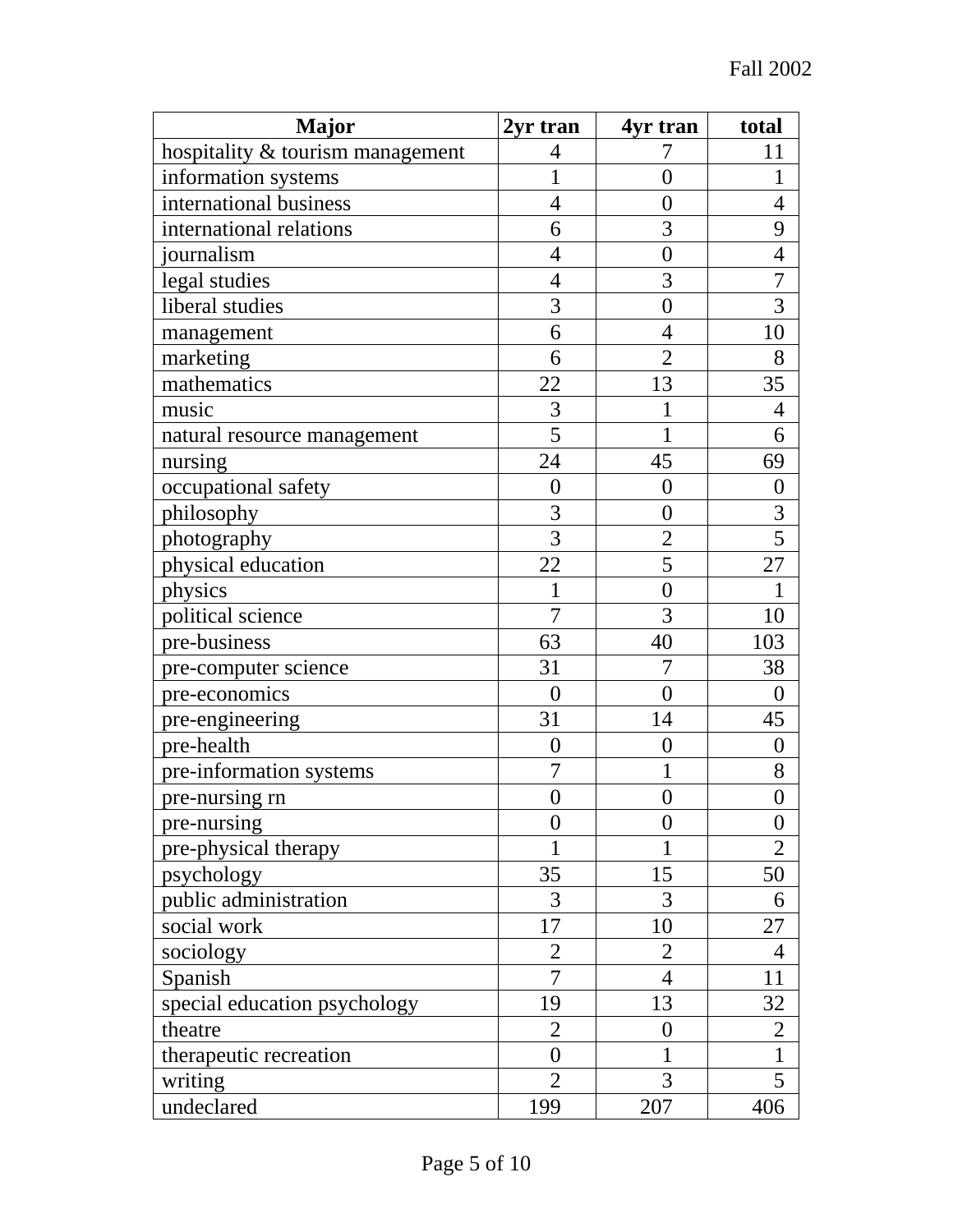| <b>County of Residence</b> | 2yr tran         | 4yr tran         | total            |
|----------------------------|------------------|------------------|------------------|
| Alcona                     | 0                |                  |                  |
| Alger                      | $\overline{0}$   | $\overline{0}$   | $\theta$         |
| Allegan                    | 17               | 18               | 35               |
| Alpena                     | 1                | $\overline{2}$   | 3                |
| Antrim                     | 3                | 1                | $\overline{4}$   |
| Arenac                     | $\boldsymbol{0}$ | 1                | 1                |
| Baraga                     | $\overline{0}$   | $\overline{0}$   | $\overline{0}$   |
| <b>Barry</b>               | 12               | 8                | 20               |
| Bay                        | $\mathbf{1}$     | $\overline{0}$   | $\mathbf{1}$     |
| Benzie                     | 6                | $\boldsymbol{0}$ | 6                |
| Berrien                    | 11               | $\overline{4}$   | 15               |
| <b>Branch</b>              | 1                | $\overline{2}$   | 3                |
| Calhoun                    | 8                | $\mathbf{1}$     | 9                |
| Cass                       | 7                | 1                | 8                |
| Charlevoix                 | $\overline{0}$   | 1                | $\mathbf 1$      |
| Cheboygan                  | $\overline{2}$   | $\boldsymbol{0}$ | $\overline{2}$   |
| Chippewa                   | $\overline{0}$   | 3                | 3                |
| Clare                      | 0                | $\boldsymbol{0}$ | $\overline{0}$   |
| Clinton                    | 7                | 1                | 8                |
| Crawford                   | 1                | $\overline{0}$   | $\mathbf{1}$     |
| Delta                      | $\mathbf{1}$     | 1                | $\overline{2}$   |
| Dickinson                  | $\overline{0}$   | $\overline{0}$   | $\overline{0}$   |
| Eaton                      | 5                | $\overline{2}$   | 7                |
| Emmet                      | 5                | $\overline{0}$   | 5                |
| Genesee                    | 11               | 15               | 26               |
| Gladwin                    | $\overline{0}$   | $\boldsymbol{0}$ | $\boldsymbol{0}$ |
| Gogebic                    | $\boldsymbol{0}$ | $\boldsymbol{0}$ | $\boldsymbol{0}$ |
| <b>Grand Traverse</b>      | 36               | 8                | 47               |
| Gratiot                    | $\overline{2}$   | $\boldsymbol{0}$ | $\overline{2}$   |
| Hillsdale                  | $\overline{3}$   | $\mathbf{1}$     | $\overline{4}$   |
| Houghton                   | $\overline{2}$   | 3                | 5                |
| Huron                      | $\overline{0}$   | $\overline{2}$   | $\overline{2}$   |
| Ingham                     | 12               | 6                | 18               |
| Ionia                      | 9                | 7                | 16               |

# *County of Residence (Michigan residents only)*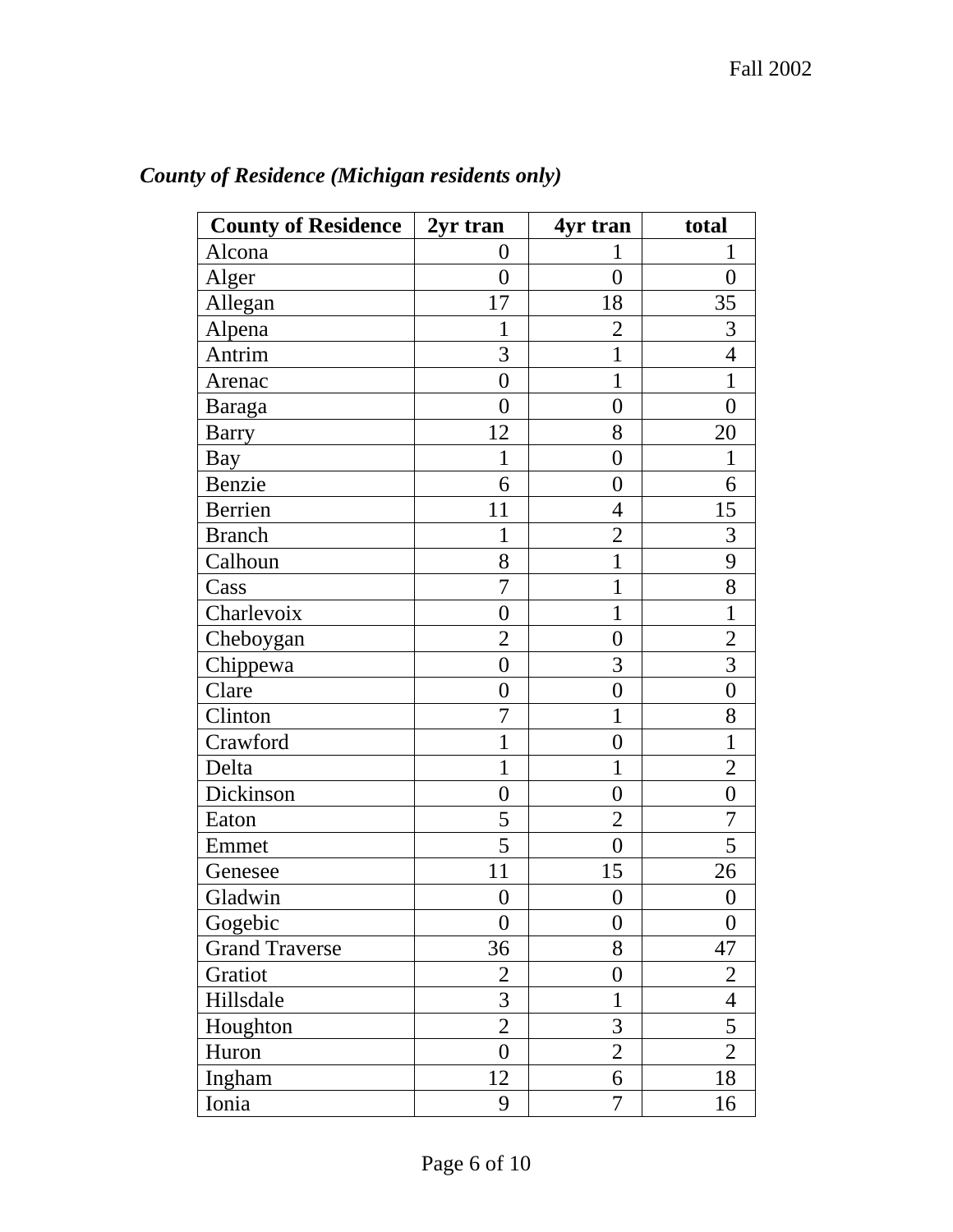| <b>County of Residence</b> | 2yr tran         | 4yr tran         | total            |
|----------------------------|------------------|------------------|------------------|
| Iosco                      | $\overline{0}$   | $\overline{0}$   | $\overline{0}$   |
| Iron                       | $\overline{0}$   | $\overline{0}$   | $\overline{0}$   |
| Isabella                   | 3                | $\mathbf 1$      | $\overline{4}$   |
| <b>Jackson</b>             | 14               | $\overline{2}$   | 16               |
| Kalamazoo                  | 9                | 6                | 15               |
| Kalkaska                   | $\theta$         | 3                | 3                |
| Kent                       | 305              | 157              | 462              |
| Keweenaw                   | 0                | $\overline{0}$   | 0                |
| Lake                       | 1                | $\overline{0}$   | 1                |
| Lapeer                     | $\overline{0}$   | 1                | $\mathbf 1$      |
| Leelanau                   | 3                | 3                | 6                |
| Lenawee                    | 3                | $\mathbf 1$      | $\overline{4}$   |
| Livingston                 | $\overline{2}$   | 8                | 10               |
| Luce                       | $\overline{0}$   | $\overline{0}$   | $\overline{0}$   |
| Mackinac                   | $\overline{0}$   | $\overline{2}$   | 8                |
| Macomb                     | 14               | 3                | 17               |
| Manistee                   | 11               | 5                | 16               |
| Marquette                  | $\overline{0}$   | $\overline{2}$   | $\overline{2}$   |
| Mason                      | 31               | 5                | 36               |
| Mecosta                    | $\overline{0}$   | 4                | 4                |
| Menominee                  | $\overline{0}$   | $\overline{0}$   | $\overline{0}$   |
| Midland                    | 1                | 5                | 6                |
| Missaukee                  | 3                | 1                | $\overline{4}$   |
| Monroe                     | $\overline{2}$   | $\mathbf 1$      | 3                |
| Montcalm                   | 8                | 6                | 14               |
| Montmorency                | $\overline{0}$   | $\boldsymbol{0}$ | $\overline{0}$   |
| Muskegon                   | 109              | 27               | 136              |
| Newaygo                    | 11               | 8                | 19               |
| Oakland                    | 14               | 12               | 26               |
| Oceana                     | 3                | 1                | 4                |
| Ogemaw                     | $\mathbf{2}$     | $\overline{0}$   | $\mathbf{2}$     |
| Ontonagon                  | $\boldsymbol{0}$ | $\overline{0}$   | $\boldsymbol{0}$ |
| Osceola                    | $\overline{0}$   | 3                | 3                |
| Oscoda                     | $\overline{4}$   | $\overline{2}$   | 6                |
| Otsego                     | $\overline{0}$   | $\mathbf{1}$     | 1                |
| Ottawa                     | 68               | 84               | 154              |
| Presque Isle               | $\mathbf{1}$     | $\overline{0}$   | $\mathbf{1}$     |
| Roscommon                  | $\overline{2}$   | $\boldsymbol{0}$ | $\overline{2}$   |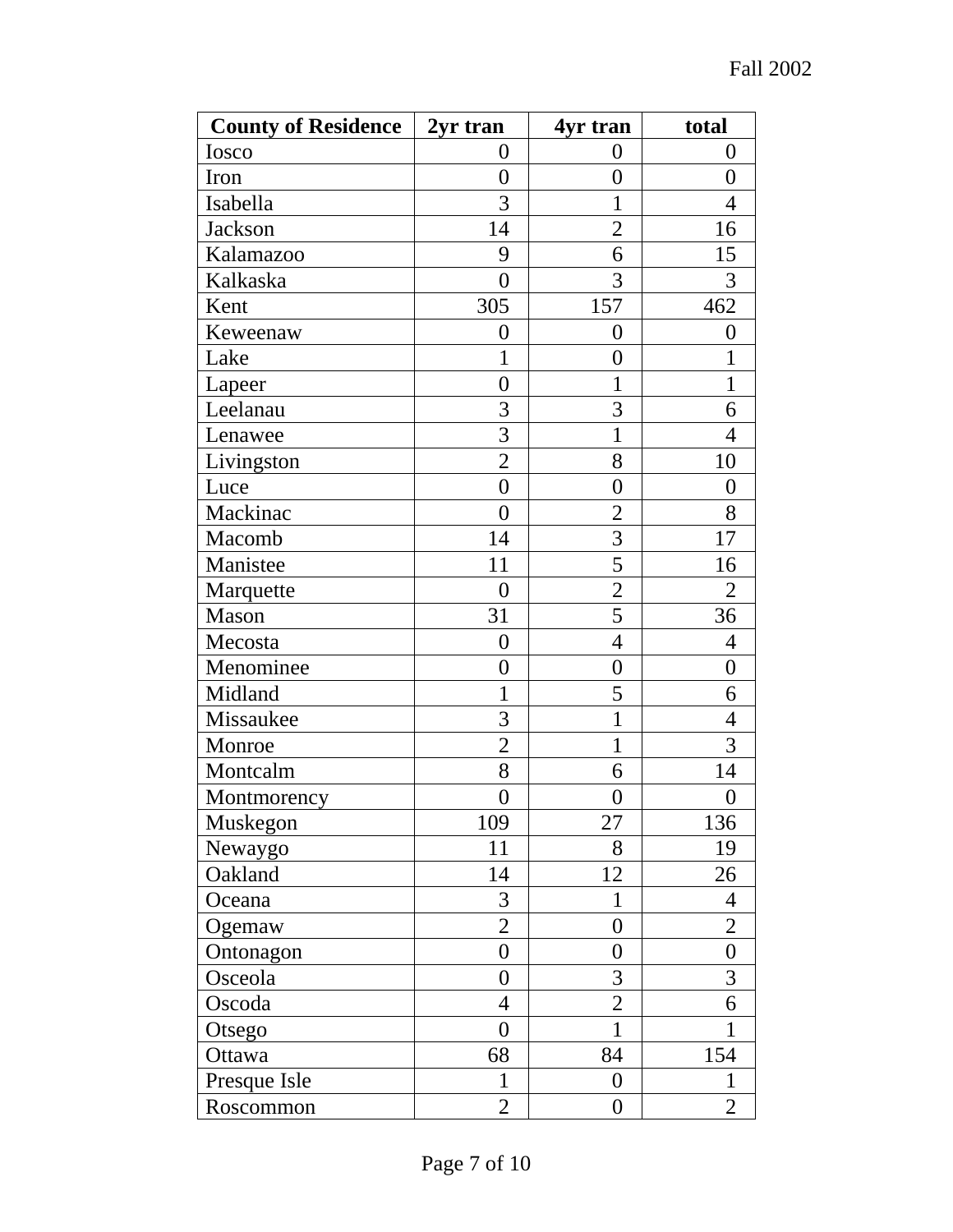| <b>County of Residence</b> | 2yr tran | 4yr tran       | total          |
|----------------------------|----------|----------------|----------------|
| Saginaw                    | 3        | 2              |                |
| Sanilac                    |          |                |                |
| Schoolcraft                |          | $\overline{2}$ | 2              |
| Shiawassee                 |          |                | $\overline{2}$ |
| St. Clair                  |          |                | 12             |
| St. Joseph                 |          |                | 8              |
| Tuscola                    |          |                |                |
| VanBuren                   | 8        |                | 8              |
| Washtenaw                  | 3        |                |                |
| Wayne                      | 9        | 24             | 33             |
| Wexford                    |          |                |                |

#### *Other States & Countries*

| <b>State or Country of</b> | 2yr tran       | 4yr tran       | total          |
|----------------------------|----------------|----------------|----------------|
| <b>Residence</b>           |                |                |                |
| California                 | $\overline{2}$ | 1              | 3              |
| Illinois                   | 3              | 5              | 8              |
| Indiana                    | $\overline{0}$ | 3              | 3              |
| Massachusetts              | $\overline{0}$ | 1              |                |
| Maryland                   | 0              |                |                |
| Maine                      | 0              |                |                |
| Minnesota                  | $\overline{2}$ | $\overline{0}$ | $\overline{2}$ |
| Montana                    | 1              | 0              |                |
| Ohio                       |                | 5              | 6              |
| Oregon                     | $\overline{0}$ | 1              |                |
| Texas                      | $\overline{0}$ | 1              |                |
| Virginia                   | $\overline{0}$ | $\overline{2}$ | $\overline{2}$ |
| Wisconsin                  | $\theta$       | 1              |                |
|                            |                |                |                |
| Albania                    |                | $\overline{0}$ |                |
| Canada                     |                | 1              | $\overline{2}$ |
| China                      | $\overline{0}$ |                | 1              |
| France                     | $\overline{0}$ | 3              | 3              |
| Ghana                      | $\overline{0}$ | $\mathbf{1}$   | 1              |
| Japan                      | $\overline{0}$ | $\overline{2}$ | $\overline{2}$ |
| Korea, South               | $\theta$       | 1              |                |
| Kenya                      |                |                | $\overline{2}$ |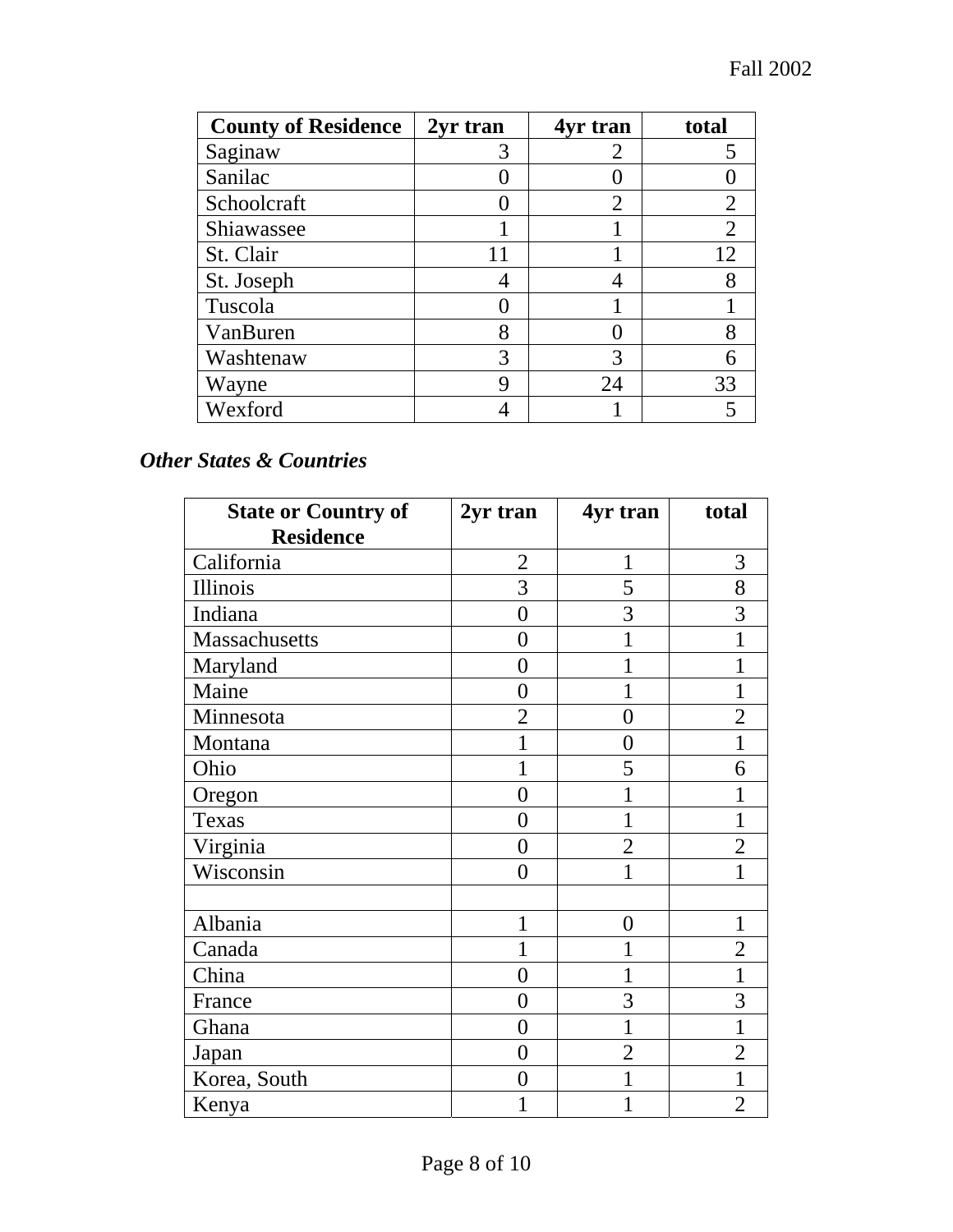| <b>State or Country of</b> | 2yr tran | 4yr tran                    | total                 |
|----------------------------|----------|-----------------------------|-----------------------|
| <b>Residence</b>           |          |                             |                       |
| Nepal                      |          |                             |                       |
| Norway                     |          |                             |                       |
| Netherlands                |          |                             |                       |
| Poland                     |          | $\overline{2}$              |                       |
| Russia                     |          |                             |                       |
| South Africa               |          |                             |                       |
| Sweden                     |          | $\mathcal{D}_{\mathcal{L}}$ |                       |
| Turkey                     |          |                             |                       |
| Tanzania                   |          |                             | $\mathcal{D}_{\cdot}$ |
| <b>United Kingdom</b>      |          | 10                          | 10                    |
| Ukraine                    |          |                             |                       |
| Zambia                     |          |                             |                       |

## *Where Living*

| <b>Housing Location</b> | 2yr tran | 4yr tran | total |
|-------------------------|----------|----------|-------|
| off-campus              | 711      | 455      | 1,166 |
| in campus owned         | 138      | 84       |       |
| housing                 |          |          |       |

### *Admission Grade Point Average*

| <b>Admission GPA</b> | 2yr tran | 4yr tran | total |
|----------------------|----------|----------|-------|
| 3.500-4.000          | 165      | 84       | 249   |
| 3.000-3.499          | 263      | 145      | 408   |
| 2.500-2.999          | 247      | 150      | 397   |
| 2.000-2.499          | 159      | 101      | 260   |
| 1.000-1.999          | 4        |          | 5     |
| < 1.000              |          | 0        |       |
| not available        | 13       | 58       | 69    |
|                      |          |          |       |
| mean                 | 2.96     | 3.16     |       |
| median               | 3.00     | 2.97     |       |
| $75th$ % ile         | 3.38     | 3.38     |       |
| $25th$ % ile         | 2.59     | 2.51     |       |